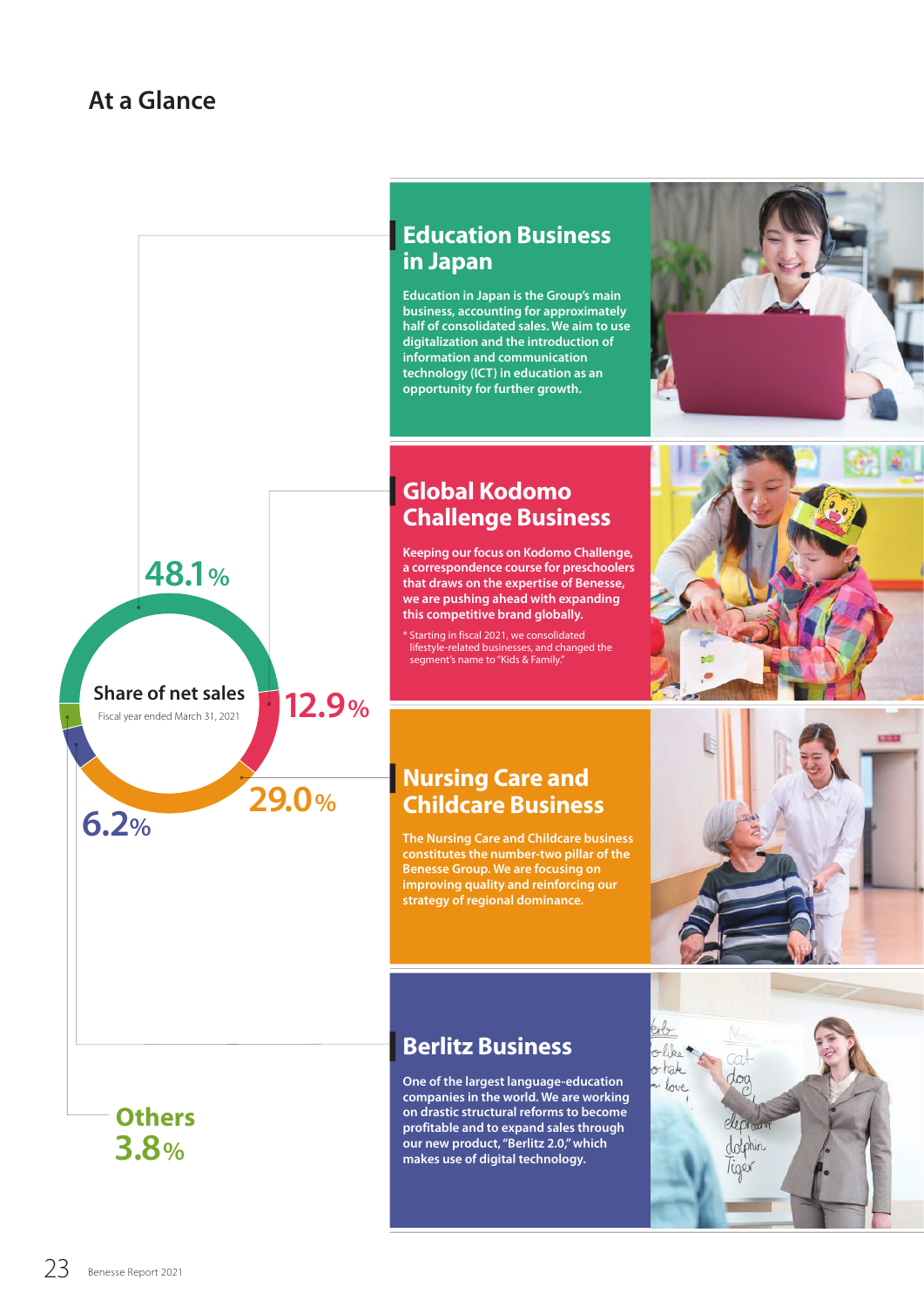- Trust fostered over many years and a formidable base of clients
- A business scale that is number one in the industry, with collective capabilities that cover elementary, junior high and high schools, as well as extracurricular education
- An abundance of educational knowledge which has provided support for bolstering children's motivation and ability to learn on their own

• Over two million enrollments in Japan and around the world, plus the expertise of 30 years in business educating preschoolers • The brand power of Shimajiro, which is well-known and well-liked in Japan and

• A curriculum which nurtures students' motivation according to their stage of

• A solid customer base in businesses related to pregnancy, childbirth, and parenting • The *Tamahiyo* App, which boasts 450,000

• Diverse personnel and a corporate culture that embodies our customer-centric philosophy

internationally

development

annual downloads

#### **Strengths Reflections on FY2020**

- **Shinkenzemi Business:** Significant improvement in retention rate and profitability, due to increased usage rate of digital teaching materials
- **School and Teacher Support Business:** The GIGA School Project made a positive contribution to our

elementary and junior high businesses, but our high school businesses were impacted by school closures, and our simulated exams business declined to a large extent

- **Prep School and Classroom Education Business:** Impacted by school closures, and declined in a major way
- In Japan, though our concert business was affected by COVID-19, our business of providing courses is in excellent shape
- In China, in addition to the impact of COVID-19, the entry of competitors poses a threat





#### **Net sales / Operating income**



\* The figures for the fiscal year ending on March 31, 2019, have been rearranged to reflect the new segments.

#### **Net sales / Operating income**



- Nursing home management from the residents' perspective, seeking to "place importance on deep respect for people's individuality
- Benesse Method: Systematized scientific approaches based on 25 years of practical knowledge
- Through deployment of our methods, improved service quality that stands out from the rest
- Strategic hiring and human resources development
- Daycare center and afterschool childcare club management from the children's perspective, seeking to "help children grow as their own unique individuals"
- 357 language centers in over 70 countries and regions worldwide
- The Berlitz Method of learning a target language through immersion in life situations using that language only, verified as effective with a 140-year track record of success in the world
- Able to offer language learning through intercultural understanding
- Due to the impact of COVID-19, sales in fiscal 2020 greatly declined
- Fixed costs were significantly reduced through structural reforms
- The introduction of Berlitz 2.0 was postponed

#### **Net sales / Operating income**



- Occupancy rate decreased due to the impact of COVID-19, as a result of refraining from operations in the first quarter and an increase in those considering occupancy who decided not to do so
	- Though sales increased due to an increase in the number of locations, income decreased due to the decline in occupancy rate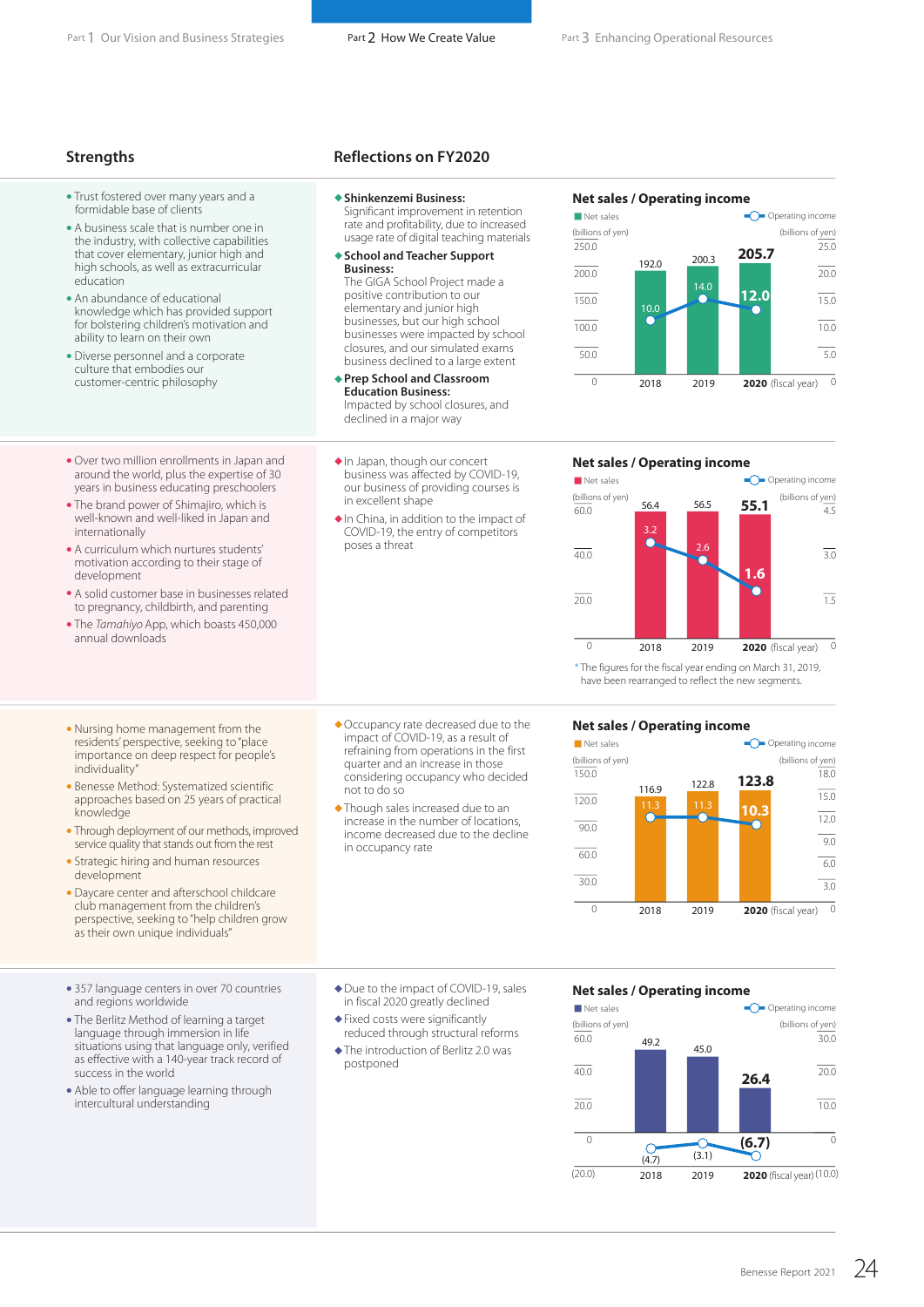# **Education Business in Japan**

# **Shinkenzemi Business School & Teacher Support Business**

Michiaki Yamamoto Group Executive Officer, Head of the Out-of-School Learning Business Company of Benesse Corporation



## **Business environment and prospects**

# **Levering the digital shift being driven by the COVID-19 pandemic to further evolve towards "Digital + Human Instruction"**

Due to the COVID-19 pandemic, fiscal 2020 was a year of greater acceptance and demand for digital education. Led by the improved retention rates for digital Shinkenzemi enrollments, total annual enrollment grew significantly. Shinkenzemi has strengths that competitors do not, such as a track record of roughly two million students and human instruction by "Red-pen teachers," who use red pens to write advice on students' work. We believe that through digitization, these strengths will produce even greater value. As educational disparity grows and learning needs become more diverse, we will provide powerful support for the education of each and every customer by combining digital personalized instruction and human guidance.

## **Opportunities**

- Greater acceptance and demand for digital education due to the COVID-19 pandemic
- Wider range of learning needs due to differing values and diversification of entrance exams

#### **Risks**

- Market contraction due to the decreasing birthrate
- ◆ Lower barriers to entry due to acceleration of educational DX and greater competition as a result

# **Growth strategy**

## **(1) Improved retention rates for digital course enrollments**

We aim to further improve retention rates and refine our blended learning, which combines digital learning which can be tailored to the goals and proficiency of individual users with human instruction, which motivates learners.

## **(2) Marketing reforms**

In conjunction with our digitization of instructional materials, we will shift our marketing approach from its current direct mail-focused model to one that uses digital technologies. Furthermore, through our "Learning Pocketbook" support app for parents, we will provide parents with information regarding

education and career advancement and enable them to experience actual instructional material use. Through this, we will expand our customer contact points and build ongoing relationships.



"Learning Pocketbook"

## **(3) Meeting diverse learning needs**

Using the platform provided by our dedicated tablet computers, over 500,000 of which are provided to new enrollees each year, we will provide diverse study content and further expand business. The first of these efforts was the creation of a programming course in fiscal 2021, which is off to a strong start with 30,000 enrollments.



Live, online classes

Individualized digital lessons Digital Red-pen teachers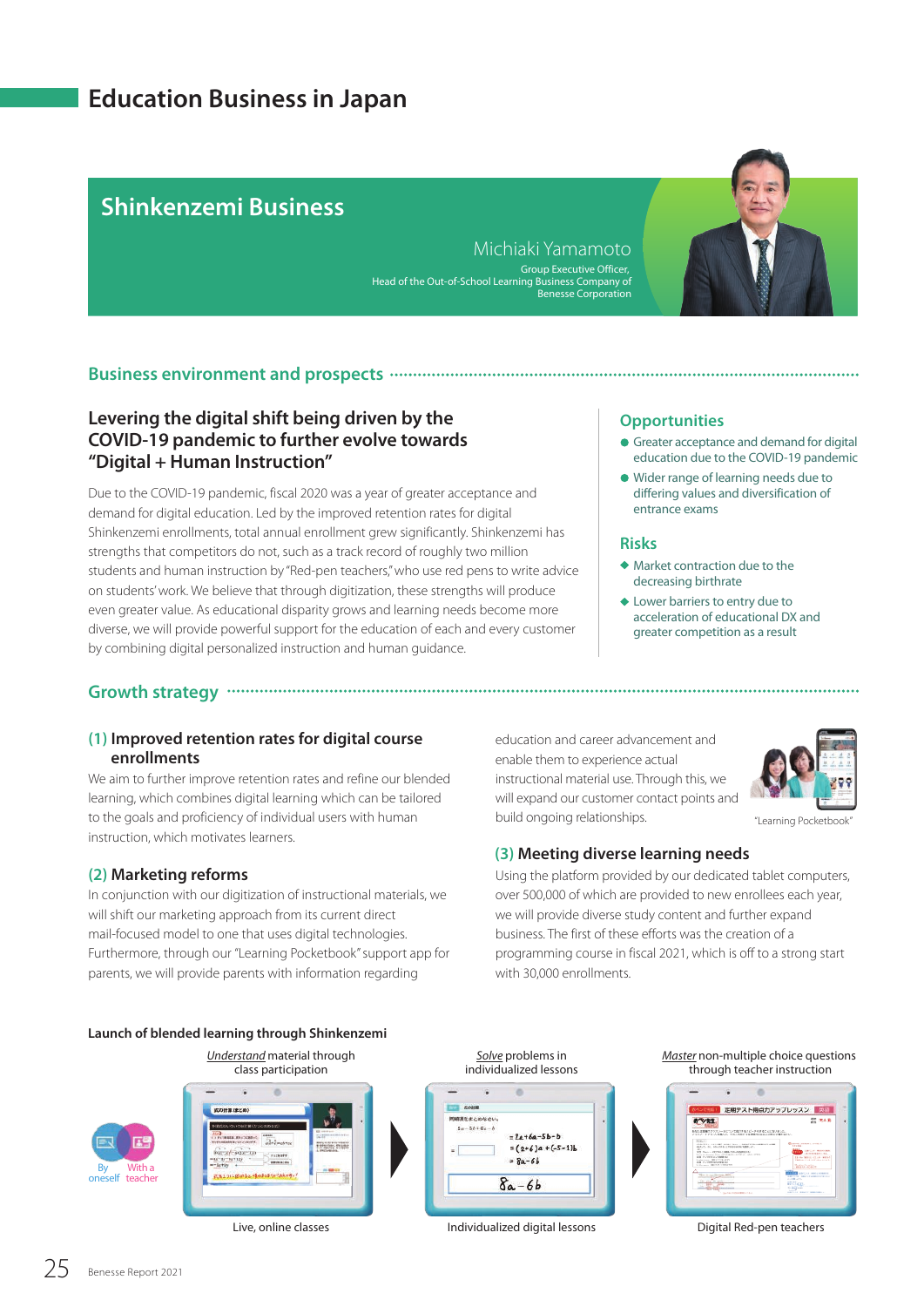# **School & Teacher Support Business**

Kenji Yamakawa Group Executive Officer, Head of the School and Teacher Support Business Company of Benesse Corporation



## **Business environment and prospects**

# **Recovering from the impact of the COVID-19 pandemic and aiming for further "Mirai Seed" growth**

In fiscal 2020, the suspension of school due to the COVID-19 pandemic had a major negative impact, especially for our senior high school business. However, the implementation of the GIGA School Project, in which every elementary school and junior high school student would be provided with a computer, was accelerated, so the market for software used in schools has grown. The number of schools using our "Mirai Seed" dedicated programming content has also grown. As of April 2021, roughly 6,000 schools are using Mirai Seed. In fiscal 2021, we aim to recover from the impact of the COVID-19 pandemic and achieve further Mirai Seed growth.

#### **Opportunities**

- Rising need for individualization due to the diversification of entrance examinations
- GIGA School Project and the use of ICT in school education

#### **Risks**

- Overworking of educators and handover to next generation
- ◆ Paradigm shifts in school education, such as support for new courses and COVID-19 countermeasures

# **Growth strategy**

#### **(1) GIGA School Project status and related measures (2) Expansion of platform business for schools**

Under the GIGA School Project\*, all of the students in roughly 30,000 elementary and junior high schools in Japan will be supplied with a computer. Currently, we provide Mirai Seed, paid tablet computer learning software, to roughly 3 million users in 7,000 schools. It has been recognized for its service design, which makes it easy to use in educational settings, and its ICT support system, which provides assistance with utilization. As a result, the number of schools using Mirai Seed is steadily growing. We will further promote this growth, and plan to have Mirai Seed used in 8,000 schools by the end of this fiscal year.

\* This initiative, promoted by the Ministry of Education, Culture, Sports, Science and Technology, aims to create educational ICT environments that nurture creativity through individualized and optimized instruction through the use of devices, one of which is supplied to each individual student, and high speed networking environments.

#### **GIGA School Project status and related measures**



» For details regarding Mirai Seed, see page 32 Focus 2

Every year, a growing number of schools are using Classi, the cloud-based learning assistance platform service that supports the shift to ICT in school education, and EDUCOM, a system which provides integrated support systems for school affairs in elementary and junior high schools. In order to further enrich the offerings of our Classi service, we are integrating it with other assessment services offered by the Group and promoting individualized learning. With the EDUCOM school support system, our policy is to support day-to-day instruction using ICT, such as by providing school life notebooks and integrating with related services like Mirai Seed.





2017 2018 2019 **2020** (fiscal year)

2,000

\* Figures include only elementary and junior high schools.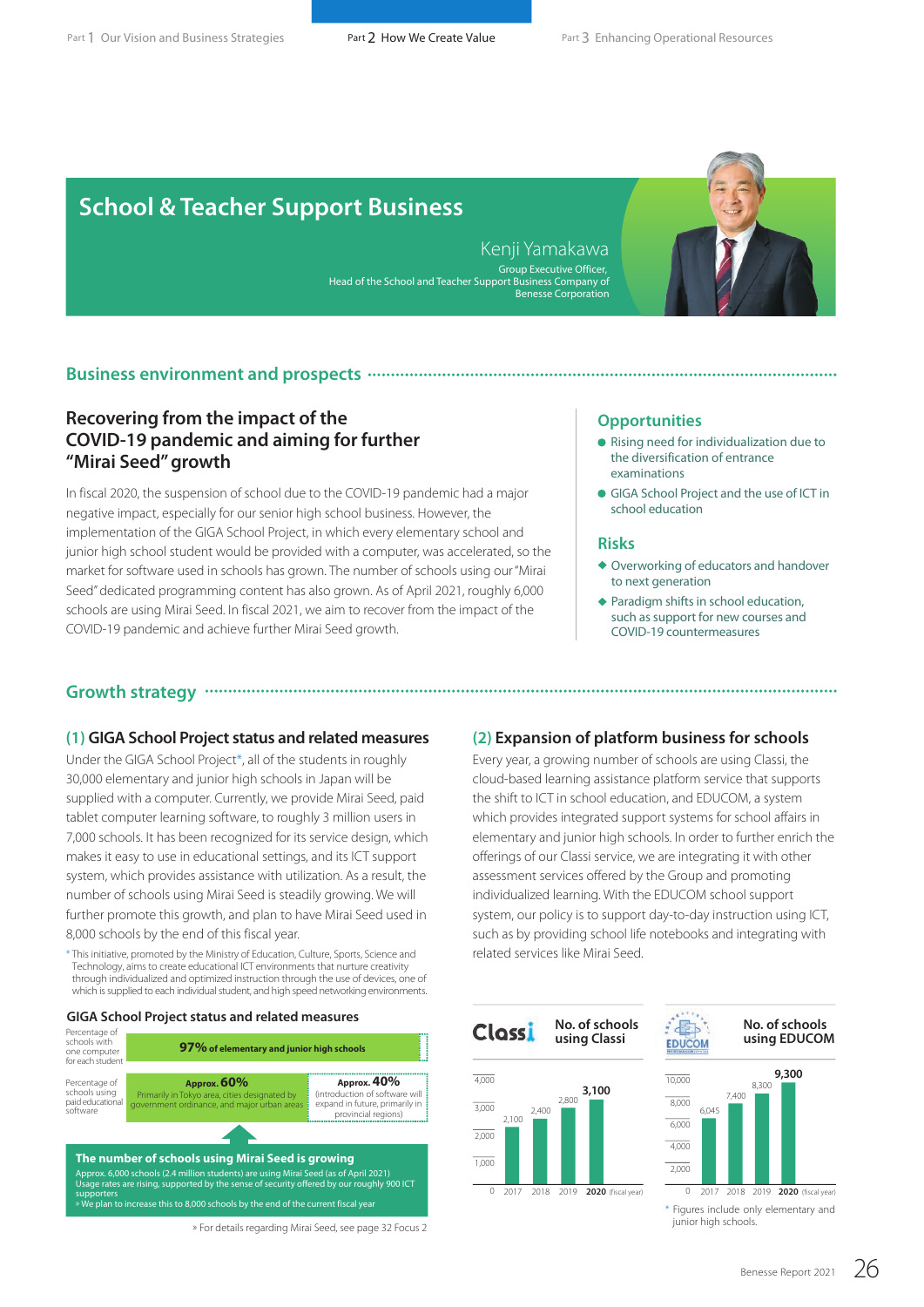# **Education Business in Japan**

# **Prep School and Classroom Education Business**

#### Kenji Yamakawa Group Executive Officer, Head of the School and Teacher Support Business Company of Benesse Corporation

**Growth strategy**



# **Completion of a classroom + video classes/online structure for the post-COVID-19 era. Providing individualized, optimized education**

In fiscal 2020, due to the spread of COVID-19, we had to refrain from sales activities in advance of the start of the new school year in April. This had a major impact, such as a drop in the number of students enrolled as of the start of the fiscal year and the temporary closure of preparatory schools and classrooms. In fiscal 2021, as of April, our enhancements to our new student recruitment efforts have proven successful, and the number of enrollments now exceeds that of fiscal 2019, pre-COVID-19. Furthermore, in the midst of the ongoing COVID-19 situation, each company has completed its preparation of online systems.

# **(1) Rapidly recover from the impact of the COVID-19 pandemic**

The number of enrollments in Group prep schools as of April 2020 fell significantly year-on-year due to the suspension of new operations and the temporary closure of classrooms due to COVID-19. However, the number of enrollments has recovered steadily since then, due to the fruit of our infection countermeasures, improvements to student service satisfaction, reinforced recruitment measures, and other measures. In April 2021, we began the new academic year with 110,000 enrollees, and we expect to see a full and rapid recovery for the full year.

## **(2) Reinforcement of hybrid strategy through use of online education**

Each of the Group companies are expanding and enriching their video and online offerings given the long duration of the COVID-19 pandemic and the establishment of a "new normal." Shinkenzemi individual tutoring lessons are already being offered online, and we have begun providing online and video lessons through our BE Studio English classrooms. We plan to further increase our growth in fiscal 2023 and beyond, with an eye towards expanding the regions in which we do business by using online approaches and offering hybrid services.

#### **Opportunities**

- **Improve convenience for students** through use of online instruction
- Online instruction will enable distinctive preparatory schools to attract students from a wider area

#### **Risks**

- Online instruction may lower the barriers to entry
- The acceleration of education digitization may blur the lines between school, prep schools, and home teaching, resulting in greater competition

#### **Number of enrollees in Group prep schools as of April**



#### **Highlights of hybrid strategy for achieving growth in the midst of the COVID-19 pandemic**

#### **(1) Improved contract signing rate**

Make up for decrease in inquiries through initiatives such as enabling prospective customers to experience prep schools online

#### **(2) Hybrid proposals**

Provide effective hybrid proposals for class attendance based on conditions in individual homes

#### **(3) Improve level of video/online and hybrid services**

Improve level of programs, instructional materials, and instructors in order to produce more effective learning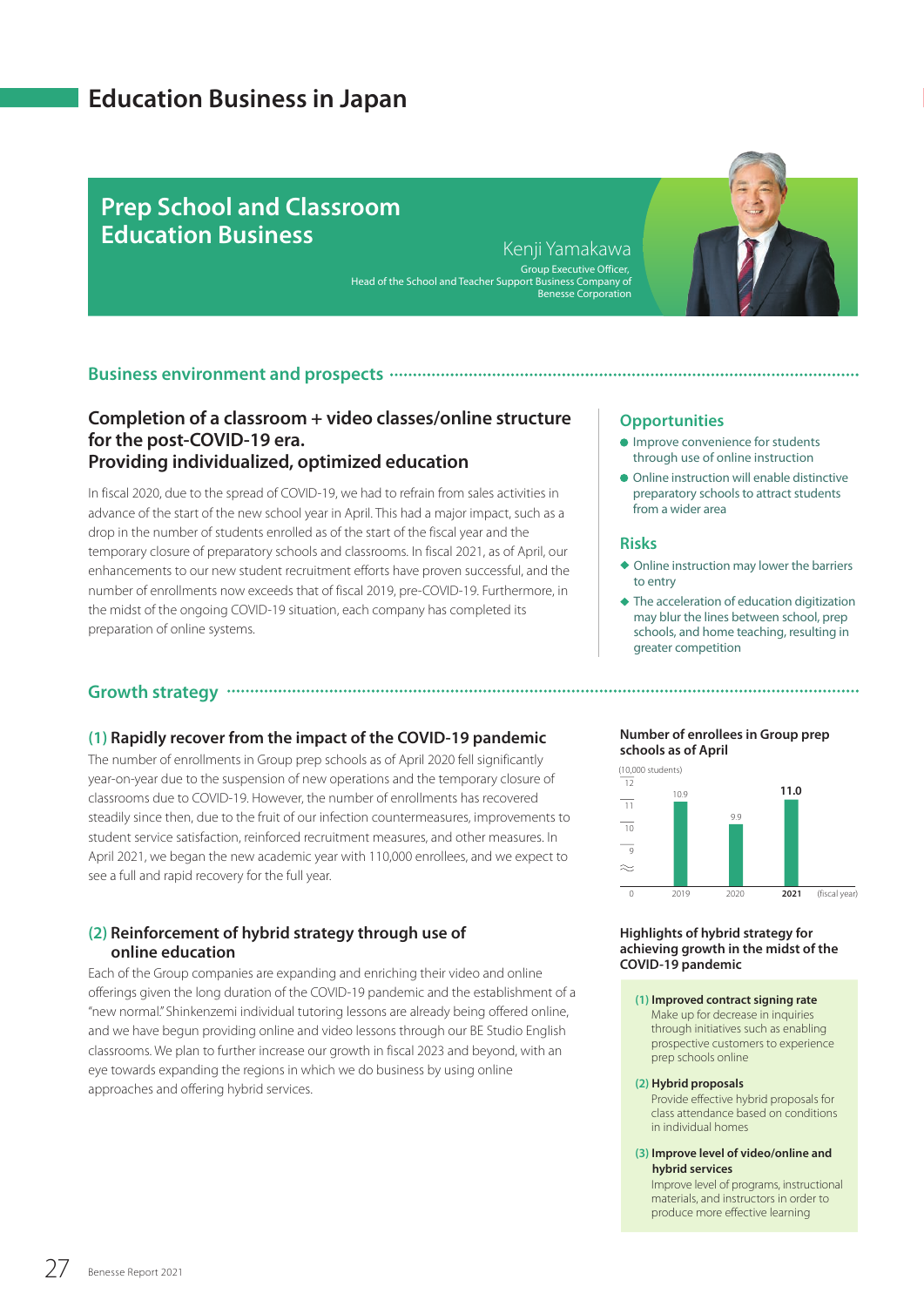# **Kids & Family Business**

## **Kids & Family Business**

Haruna Okada Group Executive Officer, Head of the Kids & Family Business Company of Benesse Corporation



## **Business environment and prospects**

# **Merging of Tamahiyo and Kodomo Challenge organizations into a "first contact brand" to expand customer contact points and provide wide-ranging support**

While the spread of COVID-19 in fiscal 2020 resulted in the suspension of course operations in China and the cancellation of concerts in Japan, China, and Taiwan, the rates of usage of instructional materials, including the *Shimajiro Club* App, rose, and retention rates remained stable and strong. In China, new companies entered the market, and competition grew even more fierce. In fiscal 2021, in order to achieve the targets of the new Mid-Term Management Plan, the organizational structure in Japan has been changed to promote even greater customer retention and new customer development. In China, as well, digital contact points are being reinforced, the sales structure is being revamped, and a multilevel structure is being applied to products.

#### **Opportunities**

- Japan: Increased use of digital technology in childcare, diversifying customer values
- China: Acceleration of digital technology usage, growth of e-commerce

#### **Risks**

- ◆ Japan: Further decline in birth rate, increased digital competition
- China: Further decline in birth rate, intensifying competition, moves towards placement of restrictions on education businesses

# **Growth strategy**

#### **(1) Japan: Integrate and reinforce Tamahiyo and Kodomo Challenge businesses**

In April 2021, we merged businesses such as our Tamahiyo and Kodomo Challenge businesses into the Kids & Family business in order to strengthen our customer contact points. Our goal is to use the *Tamahiyo* App, which is very popular among pregnant customers (450,000 downloads per year), to lead into the use of the *Shimajiro Club* App. We will meet new needs by providing services tailored to individual customer life stages, thereby establishing relationships with them, reinforcing existing businesses, and developing new businesses.

## **(2) China: Redesign of strategy based on business environment**

In China, the use of digital content in early childhood education is rapidly growing. However, the influx of new market players due to heating up markets and resulting in fierce competition. Furthermore, while the e-commerce market is growing, our sales are primarily conducted through shops and by phone, so our sales efficiency is falling. Given this, we are redeveloping our strategy with an eye on the business environment. We are transforming our sales structure by making product improvements, growing e-commerce, expanding our digital contact points, leveraging data, and other initiatives.

#### **Reinforcing the value we provide, aligned with our customers, and expanding our world of offerings**

| Pregnancy/childbirth                                                                                                              | Parenting                 | Lifestyle             | Pet life/seniors                          |
|-----------------------------------------------------------------------------------------------------------------------------------|---------------------------|-----------------------|-------------------------------------------|
| <b>COTTLE</b>                                                                                                                     | こどもちゃれんじ                  | サンキュ!                 | いぬのきもち<br>ねこのきもち                          |
| <b>Tamahiyo App</b>                                                                                                               |                           | <b>THANK YOU! App</b> | <b>DOG'S HEART &amp; CAT'S HEART Apps</b> |
|                                                                                                                                   | <b>Shimajiro Club App</b> |                       |                                           |
| By enhancing coordination between service brands, we will expand our new customer contact points and improve our sales efficiency |                           |                       |                                           |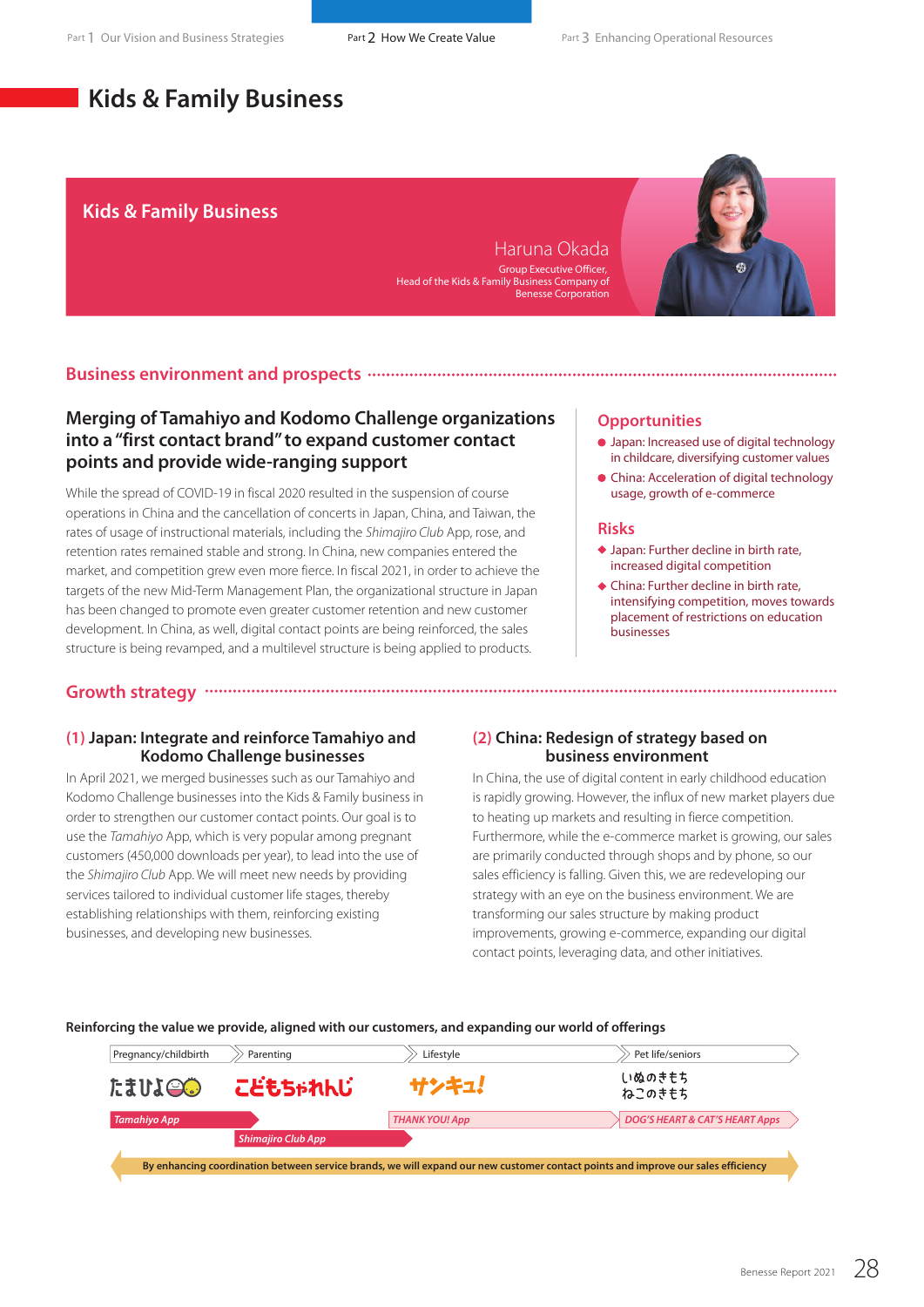# **Nursing Care and Childcare Business**

# **Nursing Care and Childcare Business**

# Shinya Takiyama

Head of the Nursing Care and Childcare Business Company Representative Director and President of Benesse Style Care Co., Ltd.

## **Business environment and prospects**

# **Steadily implementing the strategies of the Mid-Term Management Plan while addressing the COVID-19 situation**

In fiscal 2020, we added nine nursing homes and increased sales, but occupancy rates fell due to the COVID-19 pandemic. COVID-19 is continuing to spread as of August 2021, but we are thoroughly and consistently implementing infection countermeasures, making them our highest priority, as we steadily implement the strategies of our Mid-Term Management Plan, such as increasing the number of nursing homes, cultivating human resources with a focus on developing expertise, and expanding peripheral businesses.

## **Opportunities**

- $\bullet$  Increasing elderly population in big cities
- More recipients of nursing care services covered by nursing care insurance
- Growing need for nursing care personnel referrals

#### **Risks**

- ◆ Spread of COVID-19
- ◆ Serious shortage of nursing care and daycare staff

## **Growth strategy**

## **(1) Increasing the number of nursing homes**

We are opening roughly 10 new nursing homes per year, primarily in highly urbanized areas. In the future, we will reinforce efforts related to our distinctive, high-end nursing homes, increase our dominance, and expand in untapped areas in coordination with our hiring strategies, steadily increasing the number of nursing homes we operate.

## **(2) Cultivating human resources with a focus on developing expertise**

In the nursing care industry, increasing retention rates is important to achieving stable operation. Benesse Style Care raised wages in fiscal 2019 and established an internal certification system for certifying expertise related to dementia, nursing technologies, safety management, and reoccurrence prevention. It introduced a new human resources system that linked expertise and wages. By providing individual employees with greater expertise, we aim to provide them with a sense of growth, recognition that they are professionals, a stronger feeling that their work is rewarding, and greater motivation. We believe that this will improve the quality of the service they provide and thereby enhance our competitive superiority.

# **(3) Expanding peripheral businesses**

Our strategy in the nursing care field is to steadily grow our nursing home management business while also expanding peripheral business. Based on this policy, in June 2021, we acquired all of the shares of Proto Medical Care, which engages in human resource business in the nursing, welfare, and medical fields, turning it into a wholly-owned subsidiary. We plan to achieve non-continuous growth in the human resource referral business, led by Proto Medical Care. We will also work to develop "Benesse Sensing Homes," which leverage technology, and create a "Benesse Sensing Home" method.

**A human resource business specializing in nursing and medical care that leverages the strengths of both companies**

X

**Owns powerful media that can be used to recruit job-seekers and cultivate clients Proto Medical Care Co., Ltd. Benesse MCM Corp.** 

# 介護求人ナビ

Recruitment and job change site specializing in nursing, welfare, and medical care. Attracts numerous job-seekers and has large number of position listing Nursing Recruitment Nav

> **HAR-5** Heart Page

Free regional newspaper with information regarding nursing care insurance and nursing care service providers

# ベネッセMCM

Company that leverages the high quality of its registered staff to assist with temporary employee recruitment and job changes for medical and nursing care specialists